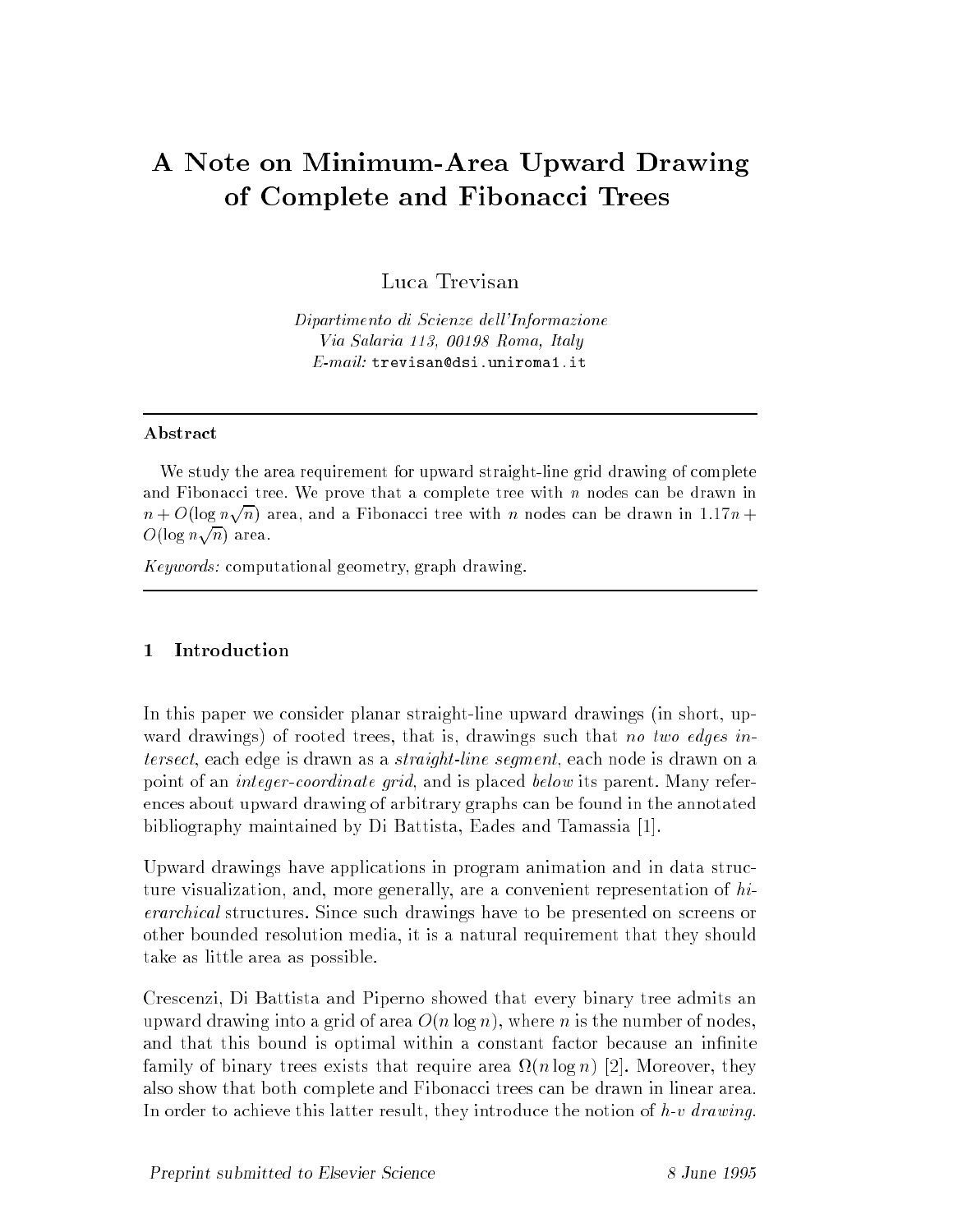They develop an algorithm that finds linear-area h-v drawings for complete and Fibonacci trees, and then show that any h-v drawing of area A can be easily transformed into an upward drawing of area 2A.

Successively, Crescenzi and Piperno presented an algorithm that finds a linear area upward drawing for any AVL tree, again using the notion of h-v drawing [3]. It is also interesting to note that minimum area h-v drawings can be found for any binary tree in polynomial time [4].

In a related paper, Garg, Goodrich, and Tamassia proved that any binary tree can be drawn in linear area, provided that we slightly relax both the upward and the straight-line conditions [6].

In this paper we present a new algorithm that draws a complete binary tree with  $\mathbf{r}$  and  $\mathbf{r}$  are a grid of area nodes in  $\mathbf{r}$  ,  $\mathbf{r}$  ,  $\mathbf{r}$ <u>provided and the contract of the contract of the contract of the contract of the contract of the contract of the contract of the contract of the contract of the contract of the contract of the contract of the contract of </u> n), so that, asymptotically, all the points of the grid hold a node, but a negligible ratio. Of course, the drawings produced by such an algorithm are not very readable, and they thus contrast with the recognition of minimum area upward drawings as "nice" drawings. Our algorithm can also draw  $m$ -ary complete trees with the same area requirement, and this is the first linear-area upward drawing algorithm that extends beyond the class of binary trees. Moreover, a straightforward application of the same idea yields an algorithm that draw a Fibonacci tree with  $\alpha$  is a grid of all  $\alpha$  into a set of a set  $\alpha$  is a set of  $\alpha$ <u>provide a se</u> n), thus improving over the area requirement of  $[2]$  (that is about 6*n*).

# 1.1 Preliminaries

We denote by  $e$  the empty tree and by 1 the tree consisting of a single node. Given two binary trees  $T_1$  and  $T_2$ , we denote by  $T_1 \oplus T_2$  the binary tree such that  $T_1$  (respectively,  $T_2$ ), is its immediate left (respectively, right) subtree. For any  $h \geq 0$ ,  $c_h$  denotes the *complete binary tree* of height h, and  $F_h$  denotes the Fibonacci tree of height h [8]. We recall that the inductive definition of  $F_h$ is the following:  $F_0 = 1$ ,  $F_1 = e \oplus 1$ ,  $F_i = F_{i-2} \oplus F_{i-1}$  for  $i > 1$ . Let  $T = T_1 \oplus T_2$ be a non-empty tree, we define  $left(T\right) = T_1$  and  $right(T) = T_2$ .

Let  $n_F(h)$  be the number of nodes of  $F_h$ : it is easy to prove by induction that  $n_F (h) = f_{i+3} - 1$  where  $f_i$  denotes the *i*th Fibonacci number.

A planar straight-line strictly upward grid drawing (in short, an upward drawing) of a tree T is a drawing of T such that:

- (i) edges are straight-line segments that do not intersect;
- (ii) nodes are points with positive integer coordinates;
- (iii) a node has the ordinate greater than that of its parent.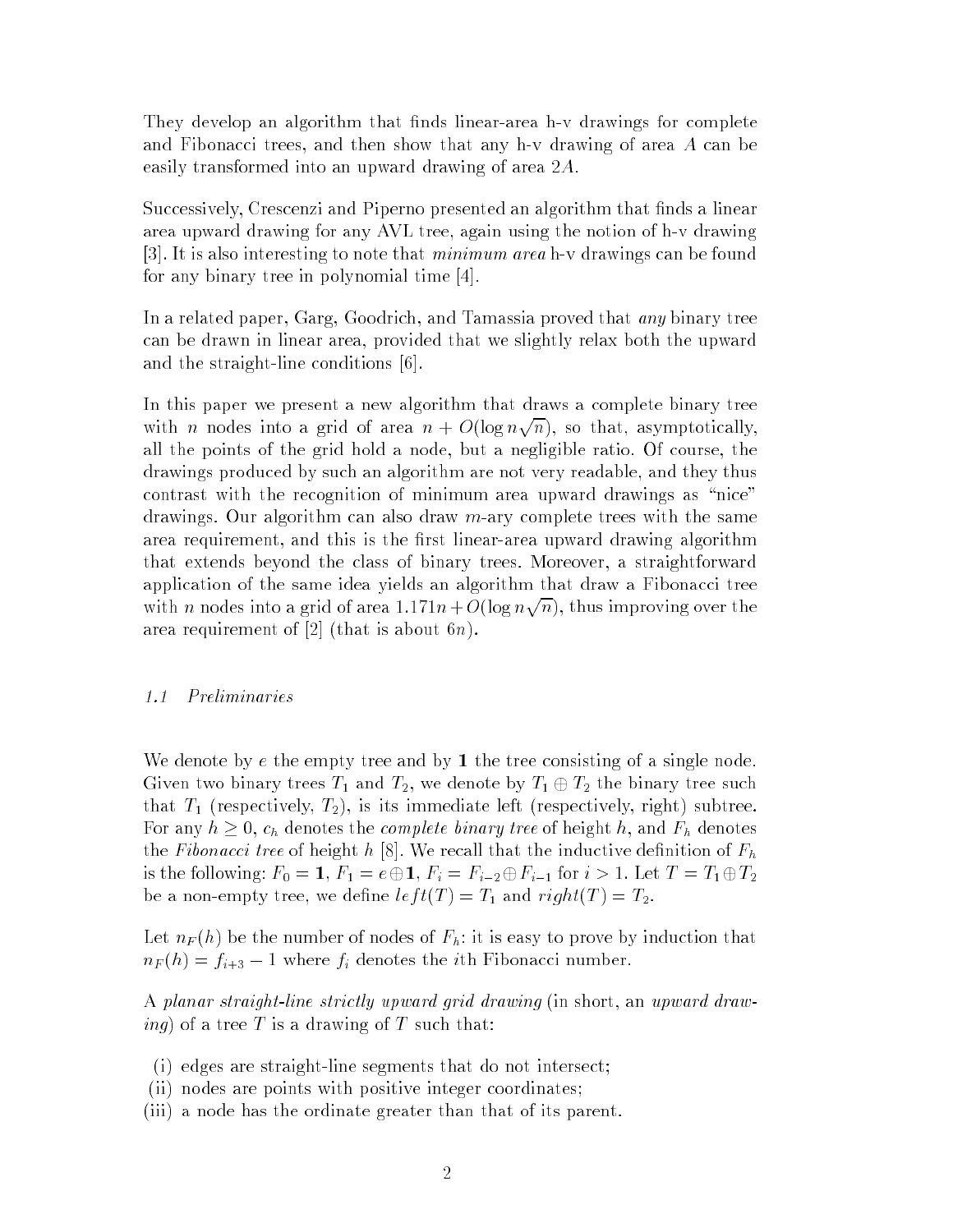We assume that the topmost leftmost point of the grid has coordinates  $(1, 1)$ , and that the first and the second coordinate increase rightwards and downwards, respectively.

The *width* (respectively, the height) of a drawing is the maximum value of the first (respectively, the second) coordinate of the points of the drawing. The area of a drawing is the product of its width times its height.

# <sup>2</sup> Complete Trees

In this section we will describe an algorithm that upward draws an  $n$ -node complete binary tree in a grid of area n  $\mathcal{C}(\mathcal{A})$ <u>participate the state of the state of the state of the state of the state of the state of the state of the state of the state of the state of the state of the state of the state of the state of the state of the state of t</u> n).

The basic idea is to divide the drawing into two parts: given a complete binary tree of height h, we first draw in a trivial way the levels between 0 and  $\left| (h +$ 1)/2 | (using a rectangle of area ( $\lfloor (h+1)/2 \rfloor + 1 \rfloor \times 2^{(k+1-1)/2}$ ). Successively, we have to draw  $2^{(n+1)/2}$  subtrees of height  $h = \lfloor (n+1)/2 \rfloor = \lfloor n/2 \rfloor$  (indeed the roots of these subtrees have been already drawn). These trees are drawn in the following way. Let  $T_u$  be one of these trees, let u be its root, and let  $(x_u, y_u)$  be the coordinates of the point where  $u$  has been drawn during the first phase; for any  $l = 1, \ldots, |h/2|$ , the nodes of level l are drawn at horizontal position  $x<sub>u</sub>+l$ and at a vertical position between  $((h + 1)/2) + 2$  and  $((h + 1)/2) + 2$   $\cdot$   $\cdot$   $= 1$ .

In Figure 1 a detailed description of this algorithm is presented.

**Theorem 1** For every complete tree  $T = c_h$  with  $n = 2^{h+1} - 1$  nodes, algo $rithm$  CompDraw finds a planar strictly upward drawing for  $T$  into a grid of area n + O(log n <u>provide a contract de la con</u> n).

**Proof.** It is easy to see that the algorithm places each node in a different point. Moreover, the drawing produced by this algorithm is strictly upward, because in the upper part of the drawing each son is exactly one row below the father, while, in the lower part, all the nodes at level  $i$  are drawn strictly over all the nodes at level  $i+1$ . Finally the drawing is planar. The planarity of the upper part is trivial; in the lower part, every edge is a segment connecting a certain point  $(x, y)$  to a point  $(x + 1, y + k)$  with  $k > 0$ ; for any other segment  $(x, y)$   $(x + 1, y + \kappa)$  either  $y \leq y$  and  $y + \kappa \leq y + \kappa$  or  $y \leq y$  and  $y + \kappa < y + \kappa$  : thus no intersection is possible.

Let us now consider the area requirement: the complete binary tree of height h is drawn in a rectangle whose height is  $\lfloor (h + 1)/2 \rfloor + 2^{\lfloor h/2 \rfloor + 1} - 1$  and whose width is  $2^{(n+1)/2} + |n/2|$ . The area is thus  $A_c(n) \leq 2^{n+1} + n2^{n+1} + |n/2|$ . If we express the area as a function of the numbers of nodes  $n = 2^{h+1} - 1$ , we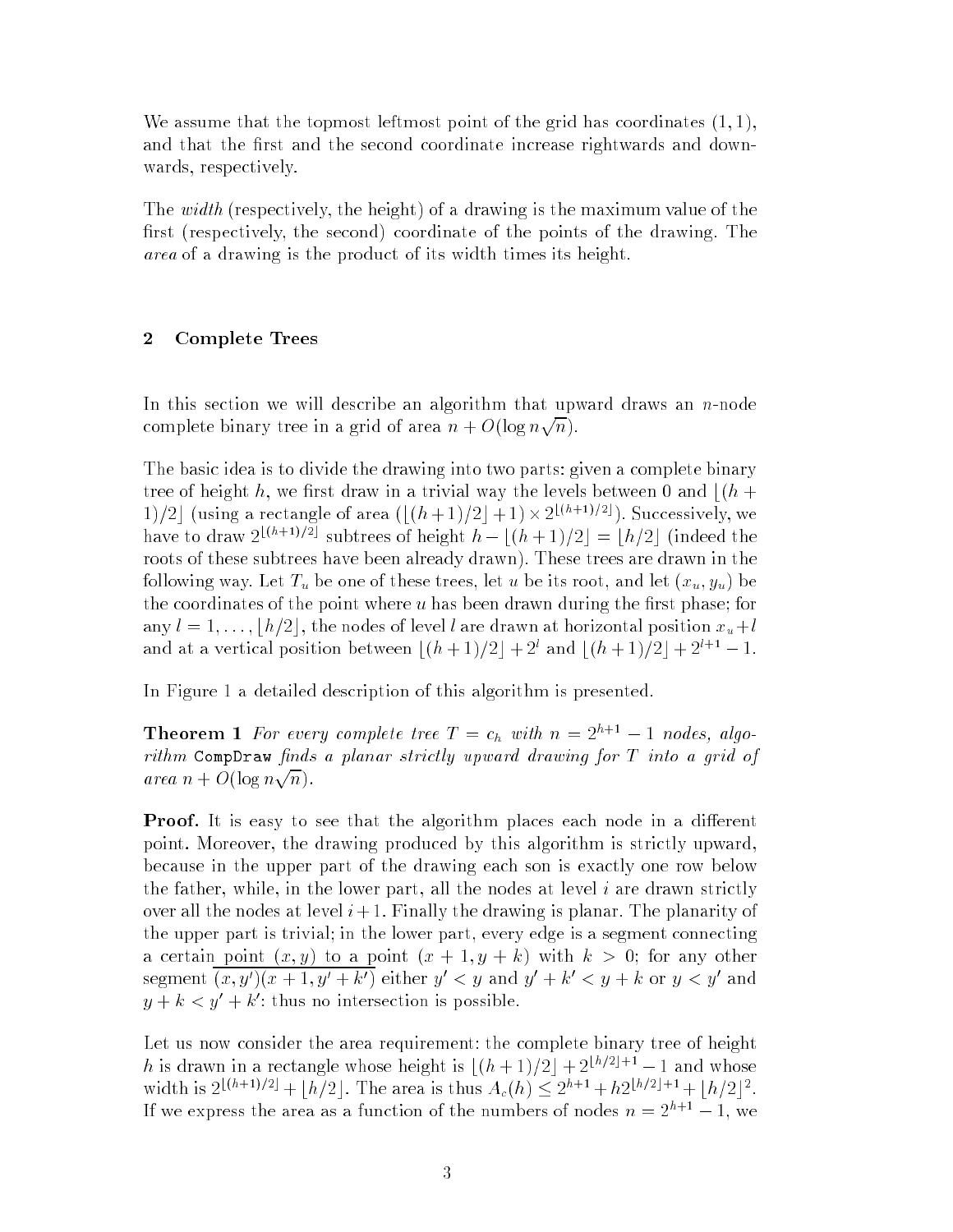```
algorithm CompDraw(T);
begin
  h = \text{height}(T); h' = \lfloor (h + 1)/2 \rfloor;for \iota = 0 to n ao
     for x = 1 to 2 do begin
       let u be the x-th node at level l in T;
       \mathbf{draw}(u, x, l+1);end;
  for x=1 to 2^n do begin
     iet u be the x-th node at level n in T;
     let T_u be the subtree of T rooted in u;
     for i = 1 to n - n ao
        for \gamma = 1 to 2 do begin
          let v be the j-th node at level l in T_u;
          \mathbf{draw}(v, x + l, h' + 2^l - 1 + j);end
  end
end.
```
Fig. 1. The algorithm for drawing complete trees.

have that Ac(h) = n + O(log n product the control of n). <sup>2</sup>

In Figure 2 we show the drawing produced by algorithm CompDraw for the complete binary tree of height  $h = 5$  with 63 nodes. The upper part of the drawing is the complete tree with  $\delta$  leaves (that is, 200  $^{10}$  200  $^{11}$ ); in each of these leaves a complete tree with 7 nodes is rooted. These 8 trees are drawn in the lower part. The area of the drawing is

$$
A_c(h) = (\lfloor (h+1)/2 \rfloor + 2^{\lfloor h/2 \rfloor + 1} - 1) \times (2^{\lfloor (h+1)/2 \rfloor} + \lfloor h/2 \rfloor) = 10 \times 10.
$$

Algorithm CompDraw can be straightforwardly extended to  $m$ -ary complete trees by simply replacing 2<sup>'</sup> (respectively,  $2<sup>n</sup>$ ) with  $m<sup>i</sup>$  (respectively,  $m<sup>n</sup>$ ). The area requirement is still not are as a requirement is still not as a still normal  $\mathcal{A}$ produced a series n log n).

#### <sup>3</sup> Fibonacci Trees

Let us now consider a possible implementation of the previous algorithm in the case of Fibonacci trees. Essentially, the algorithm described in the previous section first performs a breadth-first-search of the tree, stopping each time a node is found with a subtree with about  $\sqrt{n}$  nodes; the subtree  $T_1$  obtained by this first phase is drawn in a trivial way, then the  $\simeq \sqrt{}$ the leaves of  $T_1$  are drawn "levelwise". We take advantage of the structure of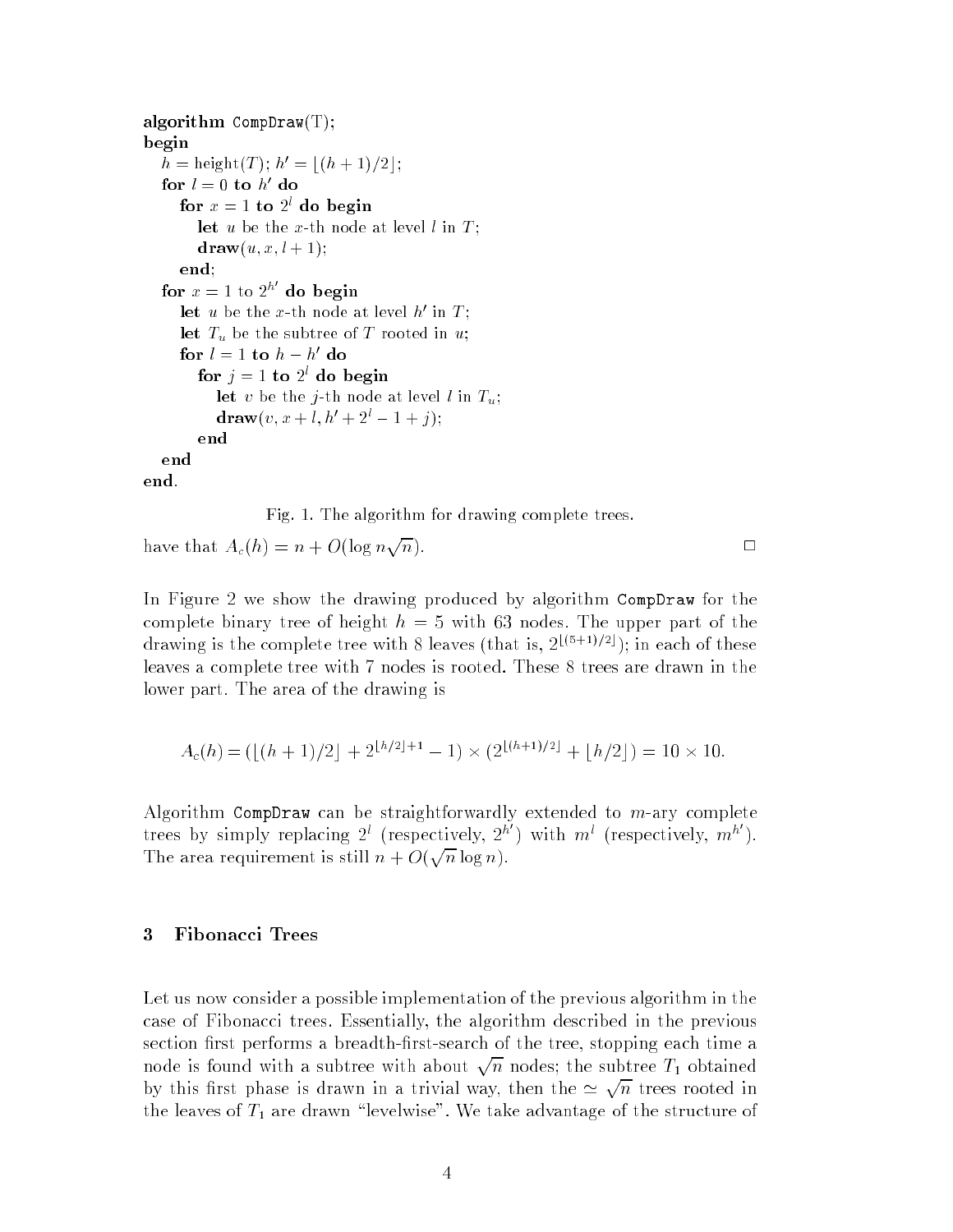

Fig. 2. How to draw the complete tree with 63 nodes in a grid of area 100.

complete trees, since we know that exactly  $2^{(n+1)/2}$  nodes exists in T such that the size of their subtrees is  $2^{n}$  (i.e.  $2^{n+1}$ ) = 1. Moreover, all these nodes are at the same level  $\lfloor (h + 1)/2 \rfloor$  in T. Some more work is needed to achieve a similar construction on a Fibonacci tree, and, as we will see, a little efficiency is lost. First of all, let us dene two functions that will be useful in the sequel.

**Definition 2** for any  $n \geq n > 0$ , let  $I_F(n,n)$  be the smallest non-empty subtree of  $F_h$  such that if u is the root of a subtree of  $F_h$  with more than  $n_{F}(n$  ) nodes, then  $u$  and the children of  $u$  belong to  $1_{F}$ (h,h). We denote by  $n \in [n, n]$  , the number of leaves of tree  $1_F(n, n)$ .

**Lemma 3** If  $n \geq n > 0$ , then  $n l_F(n,n) = J_{h-h'+2}$ .

**Proof.** We proceed by induction on  $n - n$  . If  $n = n$  then  $I_F(n, n)$  is just the root of  $\Gamma_h$ , and so  $n\ell_F(n,n) = 1 = f_2$ . If  $n = n+1$  then  $\Gamma_F(n,n)$  is the root of  $F_h$  together with its two sons, thus  $n l_F(n, h) = 2 = I_3$ .

In the general case,  $n l_F(n, n) = n l_F(n-1, n) + n l_F(n-2, n)$  and, by inductive  $\Box$  $h$  hypothesis,  $n l_F(n, h) = l_{h-h'+1} + l_{h-h'} = l_{h-h'+2}.$ 

Recalling that  $n_F(n) = f_{h+3} - 1$ , we have that  $n_F(n,n) = n_F(n-n-1)+1$ .

**Definition 4** For any  $h \geq i \geq 0$ , we denote with  $nn(i, h)$  the number of nodes whose level is equal to or smaller than i in tree  $F_h$ .

The algorithm for drawing Fibonacci trees described in Figure 3 works as follows. Let  $h_1 = \lfloor h/2 \rfloor$  and  $h_2 = h - h_1 - 1$ . First, tree  $T_F(h, h_1)$  is drawn in the upper part. This tree has  $nl_F(h, h_1) = n_F(h_2) + 1$  leaves, and in each of these leaves either a copy of  $F_{h_1}$  or a copy of  $F_{h_1-1}$  is rooted. Each of these trees is drawn levelwise; the separation between nodes at different levels is done in a worst-case way, using function  $nn$ . The parameter  $x<sub>f</sub>$  is the x-position in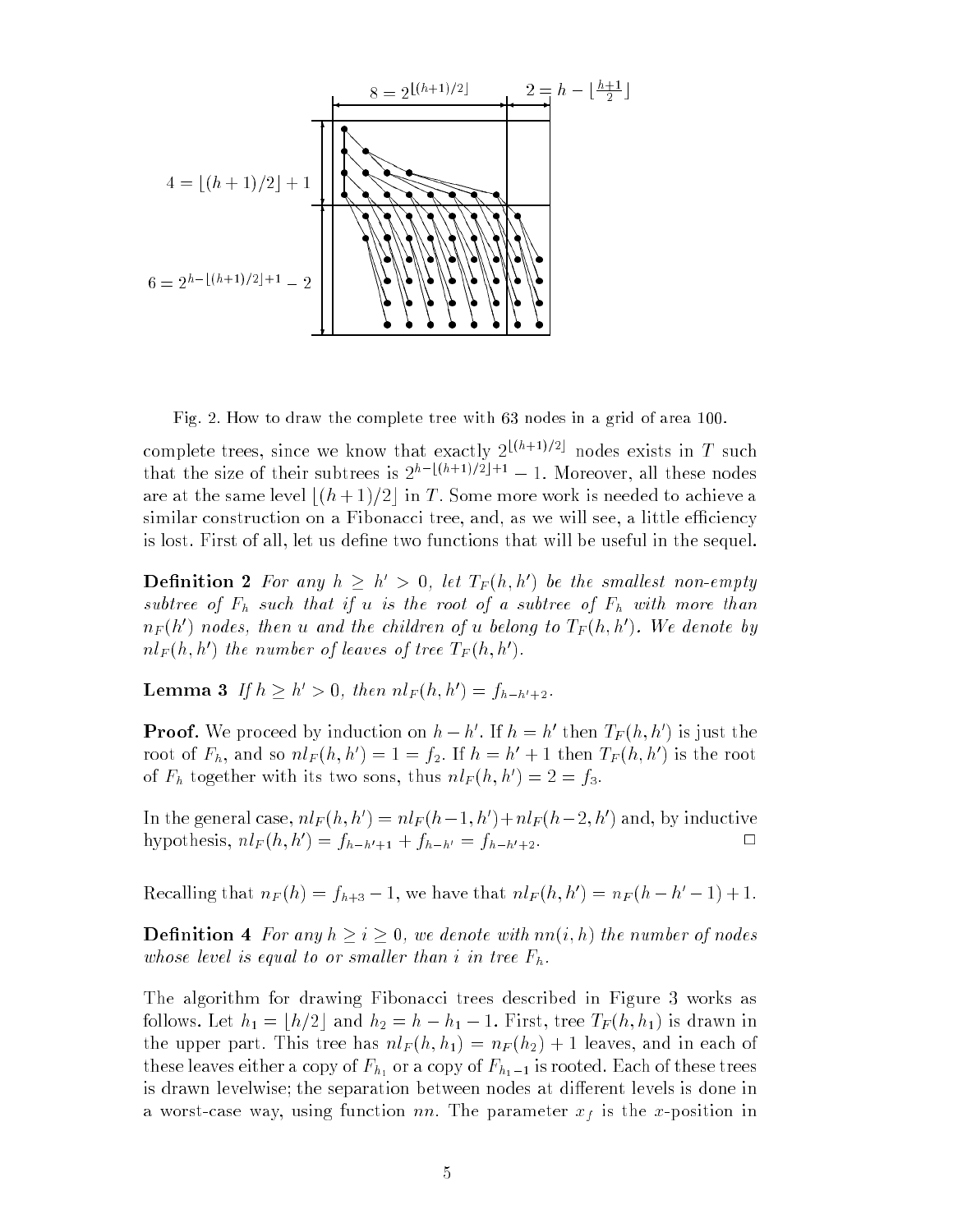```
algorithm FibDraw(T);
  \mathbf{proced} ure RecDraw(T, x_f, l);begin
     if T\neq e then begin
        let u be the radix of T;
        if T has more than n_F (h_1) nodes then begin;
           \{u \text{ is in the upper part of the drawing }\}let x = \min\{x > 1 | \text{ point } (x, t+1) \text{ is tree}\}\let y = l + 1;
        end
        else if the father of u is the root of a tree with more than n_F (h_1) nodes then begin
           \{u \text{ is a leaf of the upper part }\}let x = \min\{x \geq 1 | \text{ point } (x_1, n - n_1 + 1) \text{ is tree}\}\;let y = h - h_1 + 1;
           let l = 0;
        end
        else begin
           \{u \text{ is in the lower part }\}let x = x_f + 1;let y = \min\{y \geq n - n_1 + 1 + nn(i - 1, n_1)\}\ point (x_f + 1, y) is free \};
        end

        \texttt{RecDraw}(left(T), x, l+1);\texttt{RecDraw}(right(T), x, l+1);end;
  end;
begin
```

```
h = height(T); h_1 = |h/2|;RecDraw(T, 0, 0);end;
```
Fig. 3. The algorithm for drawing Fibonacci trees.

which the father of current node u has been drawn (it's used in the lower part of the drawing), while parameter  $l$  is the level of the current node  $u$ . The value of l has two different meanings depending on node u: if u is in the upper part, then l is its level in tree T; if u is in the lower part, then l is the level of u in the subtree it belongs to. In both cases,  $l$  is used to decide the vertical position where  $u$  has to be drawn.

**Theorem 5** Algorithm FibDraw finds a planar upward drawing for the Fibonacci tree  $T = F_h$  with  $n = n_F(h)$  nodes in a grid of area smaller than 1:17<sub>1</sub> - O(1717) <u>provide a contract de la con</u> n).

**Proof.** Similarly to the proof of Theorem 1, we can show that algorithm FibDraw always finds a planar upward drawing of the Fibonacci tree given in input.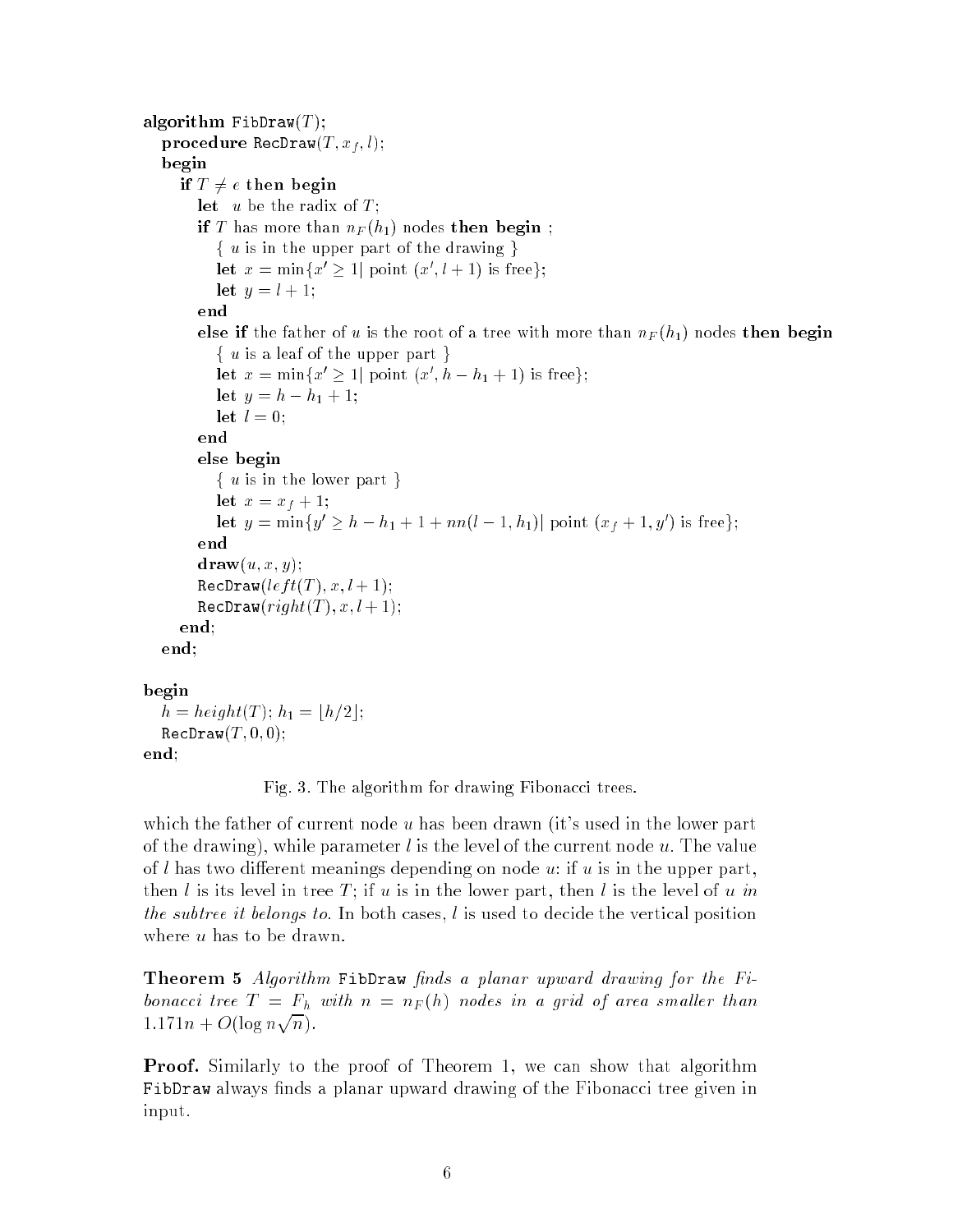

Fig. 4. How to draw the Fibonacci tree with  $\mathcal{A}$  nodes in a 11  $-$ 

Let us now consider the area requirement of this algorithm. The upper part of the drawing has height  $h - h_1 + 1$  and width  $nl_F (h, h_1) = n_F (h_2) + 1$ ; the lower part has height  $nn(h_1, h_1) - 1 = n_F(h_1) - 1$  and width  $h_1 + n_F(h_2) + 1$ . It is known [5,7] that

$$
n_F(h) = \frac{1}{\sqrt{5}} \left( \frac{1 + \sqrt{5}}{2} \right)^{h+3} + \Theta(1).
$$

Thus we can express the area  $A_F(h)$  required to draw tree  $T_F(h)$  as

$$
A_F(h) = (h - h_1 + n_F(h_1))(h_1 + 1 + n_F(h_2))
$$
  

$$
< (h/2 + 1 + n_F(h_1))(h/2 + 1 + n_F(h_2))
$$
  

$$
\le n_F(h_1)n_F(h_2) + (h + 2)n_F(h_1) + h^2/4 + h + 1
$$
  

$$
= \frac{1}{5}\left(\frac{1 + \sqrt{5}}{2}\right)^{h+5} + O(h\sqrt{n_F(h)})
$$
  

$$
= \frac{1}{\sqrt{5}}\left(\frac{1 + \sqrt{5}}{2}\right)^2 n_F(h) + O(h\sqrt{n_F(h)}).
$$

Let  $n = n_F(n)$ ; since  $n = \Theta(\log n)$ , we have that  $A_F(n) \leq \frac{1}{\sqrt{n}}$  $(1+\sqrt{5})$ \ 4 n + O(log n <sup>p</sup> n) and 1-171 in 1-171 in 1-171 in 1-171 in 1-171 in 1-171 in 1-171 in 1-171 in 1-171 in 1-171 in 1-171 in 1-17 produced a series n).

In Figure 4 an example of the output of the algorithm is given with  $h = 7$ .  $\mathbf{11}$  and  $\mathbf{12}$  is drawn in a  $\mathbf{11}$  and  $\mathbf{12}$  is  $\mathbf{13}$  . The state that  $\mathbf{13}$  is  $\mathbf{14}$ 

 $\Box$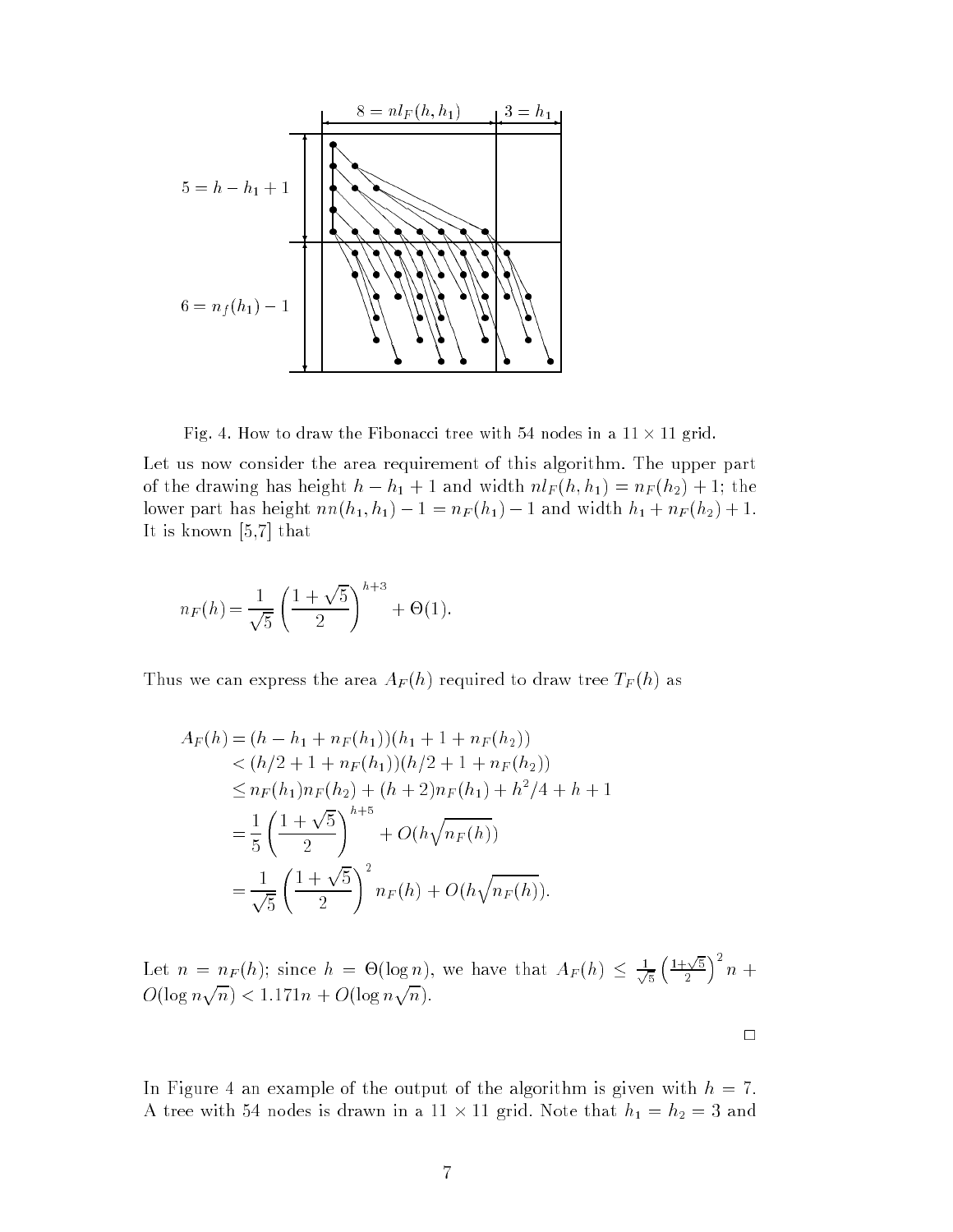indeed the tree in the upper part of the drawing has  $nl_F(7,3) = n_F(3) + 1 = 8$ leaves.

# <sup>4</sup> Conclusions and open problems

We presented an algorithm that upward draws a complete *m*-ary tree into a  $\mathcal{A}$  -  $\mathcal{A}$  are not are as a non-order of  $\mathcal{A}$ <u>provided and the contract of the contract of the contract of the contract of the contract of the contract of the contract of the contract of the contract of the contract of the contract of the contract of the contract of </u> n log n), and an ang albumard draws a fibonacci at the state of tree into a grid of area 1:171n  $\sim$  O(1711n  $\sim$  0.171n  $\sim$  0.171n  $\sim$  0.171n  $\sim$  0.171n  $\sim$  0.171n  $\sim$  0.171n  $\sim$  0.171n  $\sim$  0.171n  $\sim$  0.171n  $\sim$  0.171n  $\sim$  0.171n  $\sim$  0.171n  $\sim$  0.171n  $\sim$  0.171n  $\sim$  0.1 produced a series n log n). This improves over the area requirement of previous algorithms  $[2,3,6]$ . It is not clear whether it is possible to draw any AVL tree (or, at least, any Fibonacci tree) in area  $n + o(n)$ . Moreover, it is an open question whether we can find *minimum area* upward drawings for any interesting class of trees. If we restrict ourselves to square grids (i.e., if we impose that the height of the grid must equal the width), we can prove that  $n + \Omega(\sqrt{n} \log n)$  is a lower bound on the area of any upward tree drawing, and thus, in this case, our algorithm for complete trees is not far from being optimum (the n + O( <u>provided and the second provided and the second provided and provided and provided and provided and provided and provided and provided and provided and provided and provided and provided and provided and provided and prov</u> n log n) upper bound can be achieved the achieved also on square grids). We conjecture that it is indeed possible to find in polynomial time the minimum area upward drawing for complete trees. By the way, Mahaney's theorem implies that if such a problem is not in  $P$ , then it is not NP-complete either [9], so that it should be very difficult to prove its intractability.

# References

- [1] G. Di Battista, P. Eades, and R. Tamassia. Algorithms for drawing graphs: an annotated bibliography. Computational Geometry: Theory and Applications. To appear.
- [2] P. Crescenzi, G. Di Battista, and A. Piperno. A note on optimal area algorithms for upward drawings of binary trees. Computational Geometry: Theory and Applications, 2:187-200, 1992.
- [3] P. Crescenzi and A. Piperno. Optimal-area upward drawings of AVL trees. In Proceedings of Graph Drawing  $94$ , pages  $307-317$ , 1994. LNCS 894.
- [4] P. Eades, T. Lin, and X. Lin. Minimum size h-v drawings. In Advanced Visual  $Interfaces, pages 386-394, 1992.$
- [5] L. Euler. Observationes analyticae. Novi commentarii academiae scientiarum Petropolitanae, 11:124-143, 1765.
- [6] A. Garg, M.T. Goodrich, and R. Tamassia. Area-efficient upward tree drawing. In Proceedings of  $ACM$  Symposium on Computational Geometry, pages 359–368, 1993.